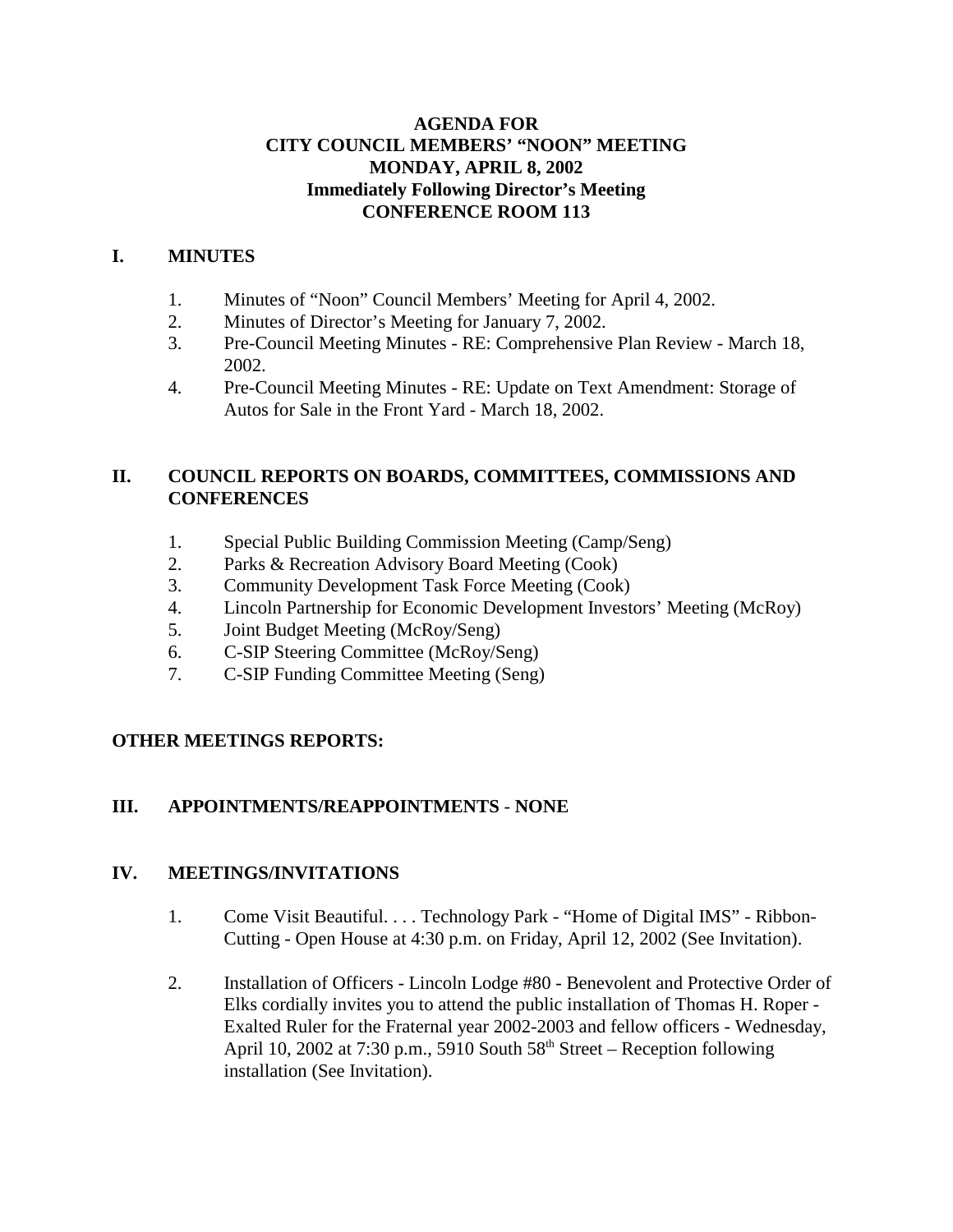- 3. Invitation from City Clerk Joan Ross Official's Night -SE Area Municipal Clerk's Association - You are cordially invited to the SE Area Clerks' Association Annual Elected Officials Dinner – On Wednesday, April 17, 2002 at Lincoln, Nebraska at The Knolls Restaurant & Lounge, 2201 Old Cheney Road (Turn south at the stop light for Norman Rd., which is approximately  $22<sup>nd</sup>$  & Old Cheney Rd.) - Social Hour from 6:00 p.m. to 7:00 p.m. & Dinner served at 7:00 p.m. – Cash Bar Available – \$16.00 per person – Lynn Rex, Director, League of Nebraska Municipalities speaking on recent legislation – RSVP to City Clerk Joan Ross at 441-7438 by April 11, 2002 (See Invitation).
- 4. On behalf of the Lincoln-Lancaster County Health Department and the L/L County SAFE KIDS Coalition, we cordially invite you to help kick off the  $6<sup>th</sup>$ Annual Diaper Derby - This awareness activity is held in conjunction with National Public Health Week April 1-7, 2002, - on Friday, April 5, 2002 at 1:00 p.m. in the Lincoln Wal-Mart Supercenter, 4700 North 27<sup>th</sup> Street - (Council received their copies on 4/1/02) (See Letter of Invitation).
- 5. You are invited to attend the 2002 School Health Fair Awards Banquet as a guest of the Lincoln-Lancaster County Health Department - The Banquet will be held on Tuesday, April 16, 2002 at the Auld Recreation Center located in Lancaster Extension Education Center, 444 Cherrycreek Road - The evening's festivities will begin at 6:00 p.m., and will include dinner, entertainment, and a special recognition ceremony to honor the winning students - The theme for this year's School Health Fair is "Breathing Easy!" – RSVP to Brenda Harter at 441-6285 or Janette Johnson at 441-8045 by April 11, 2002 (See Invitation).
- 6. The Mayor's Office and the Lincoln Police Department will be holding a Methamphetamine Summit on Tuesday, May 7, 2002 from 8:00 a.m. to 12:00 p.m. at the Cornhusker Hotel, Lancaster Room – Please contact Sergeant Mike Woolman at 441-7215 to register to attend (See Letter of Invitation & Agenda).
- 7. You are cordially invited to a luncheon honoring the 2002 College of Business Administration Alumni Association Award recipients - On Friday, April 26, 2002 at 12:00 p.m. - University of Nebraska - The Champions Club - \$15.00 per person - RSVP by April 22, 2002 (See Invitation).
- 8. You are invited to the Downtown Lincoln Technology Fair kickoff luncheon featuring keynote speaker C. Edward McVaney - McVaney, a graduate of the University of Nebraska-Lincoln, will discuss partnerships for economic development – Downtown Lincoln Technology Fair Luncheon on Thursday, April 25, 2002 - Doors open: 11:30 a.m. - Lunch & Program: 12:00 p.m. (Noon) – University of Nebraska Student Union, 14<sup>th</sup> & R Streets, Centennial Room, 2<sup>nd</sup> floor – Cost: \$15.00 per person or \$120.00 to sponsor a table of 8 - RSVP by April 15<sup>th</sup> - Please fill out RSVP enclosed card and send to them (See Invitation).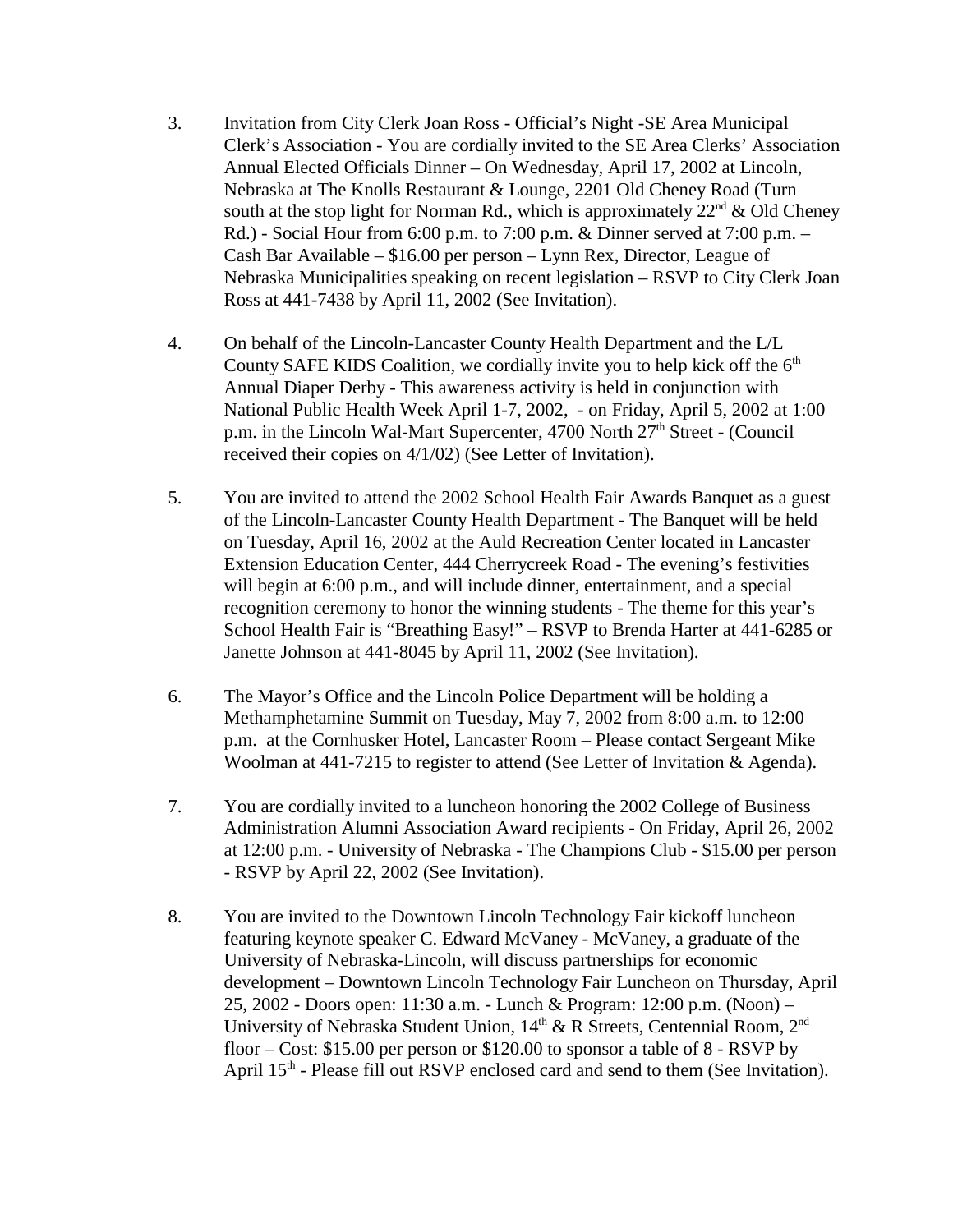9. You are invited to attend a luncheon hosted by the Friends of the Mayor's Committee for International Friendship on Monday, April 29, 2002 at Noon – At the Governor's Mansion, 14<sup>th</sup> & H Streets – Professor Charles Drummond Speaking on "Prospects for Peace" – Luncheon reservations, \$15.00 per person AND Notice of Joint Annual Meeting Mayor's Committee for International Friendship (MCIF) & Friends of MCIF on Monday, April 29, 2002 Following The Luncheon & Speaker – (See Invitation).

## **V. REQUESTS OF COUNCIL FROM MAYOR - NONE**

#### **VI. MISCELLANEOUS**

- 1. Discussion on LPED & Economic Developers position.
- 2. Discussion of Council Rules regarding Resolutions. (Requested by Jonathan Cook)

## **VII. CITY COUNCIL MEMBERS**

## **VIII. ADJOURNMENT**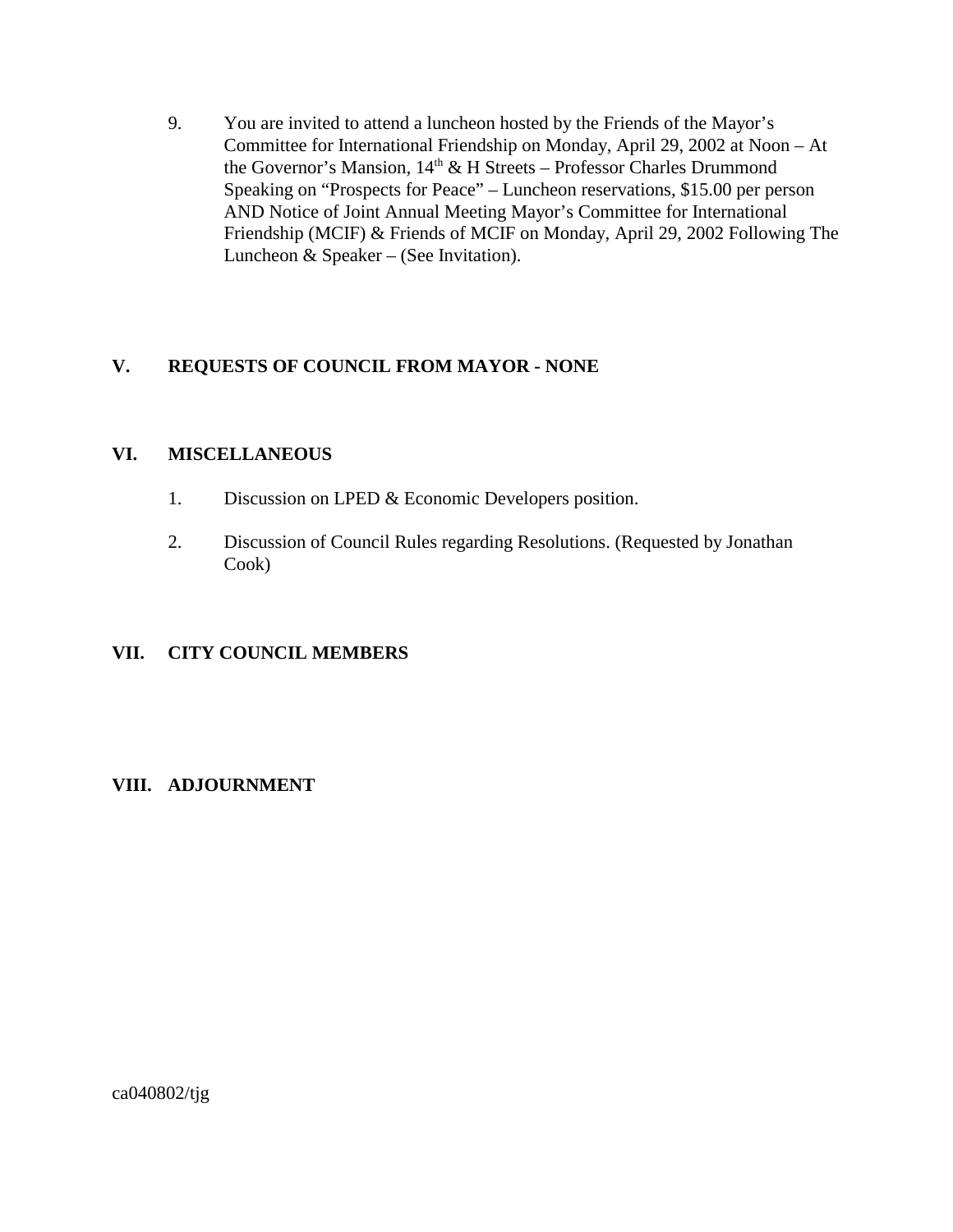# **MINUTES CITY COUNCIL MEMBERS' "NOON" MEETING MONDAY, APRIL 8, 2002** *CONFERENCE ROOM 113*

**Council Members Present:** Annette McRoy, Chair; Jonathan Cook, Vice-Chair; Jon Camp, Glenn Friendt, Coleen Seng, Ken Svoboda, Terry Werner; ABSENT: None

**Others Present:** Mayor Don Wesely (for a portion of the meeting), Mark Bowen, Ann Harrell, Amy Tejral, Mayor's Office; Dana Roper, City Attorney; Joan Ross, City Clerk; Joan Ray, Council Secretary; Nate Jenkins, *Lincoln Journal Star* representative.

## **I. MINUTES**

- 1. Minutes of "Noon" Council Members' Meeting for April 1, 2002.
- 2. Minutes of Director's Meeting for January 7, 2002.
- 3. Pre-Council Meeting Minutes RE: Comprehensive Plan Review March 18, 2002.
- 4. Pre-Council Meeting Minutes RE: Update on Text Amendment: Storage of Autos for Sale in the Front Yard - March 18, 2002.

Vice-Chair Jonathan Cook requested a motion to approve the above-listed minutes. Ken Svoboda moved approval of the minutes as presented. The motion was seconded by Coleen Seng and carried unanimously by consensus for approval.

# **II. COUNCIL REPORTS ON BOARDS, COMMITTEES, COMMISSIONS AND CONFERENCES -**

1. SPECIAL PUBLIC BUILDING COMMISSION MEETING (Camp/Seng) Mr. Camp reported that there had been so much covered at the meeting, this report may have to be continued at another time, just to cover everything. He noted that they have been working on three major areas. One is the parking garage to the north, on which Sinclair-Hille has presented quite a few plans. On the north lot, we will build one level which will encompass the whole block with 300 parking spots; then the south floor ½ portion, would have another deck added, with another 178 stalls. They would be separate, not ramped together [?].

PBC came to a consensus to have footings put in so we would be able, down the road, to put more decks above that for an addition of approximately 900 stalls (Mr. Bowen indicated that the exact number was 875).

Mr. Camp explained that the provision for elevators, (initially a two-level and later installing a 5-stop, if we build up that high), was also discussed. He noted that PBC was trying to remain [architecturally] compatible with the County-City Building and the Capitol Environs guidelines (even though it is not in the Capitol Environs area). We *did* want to make sure it [structure style] didn't conflict with this three-building complex.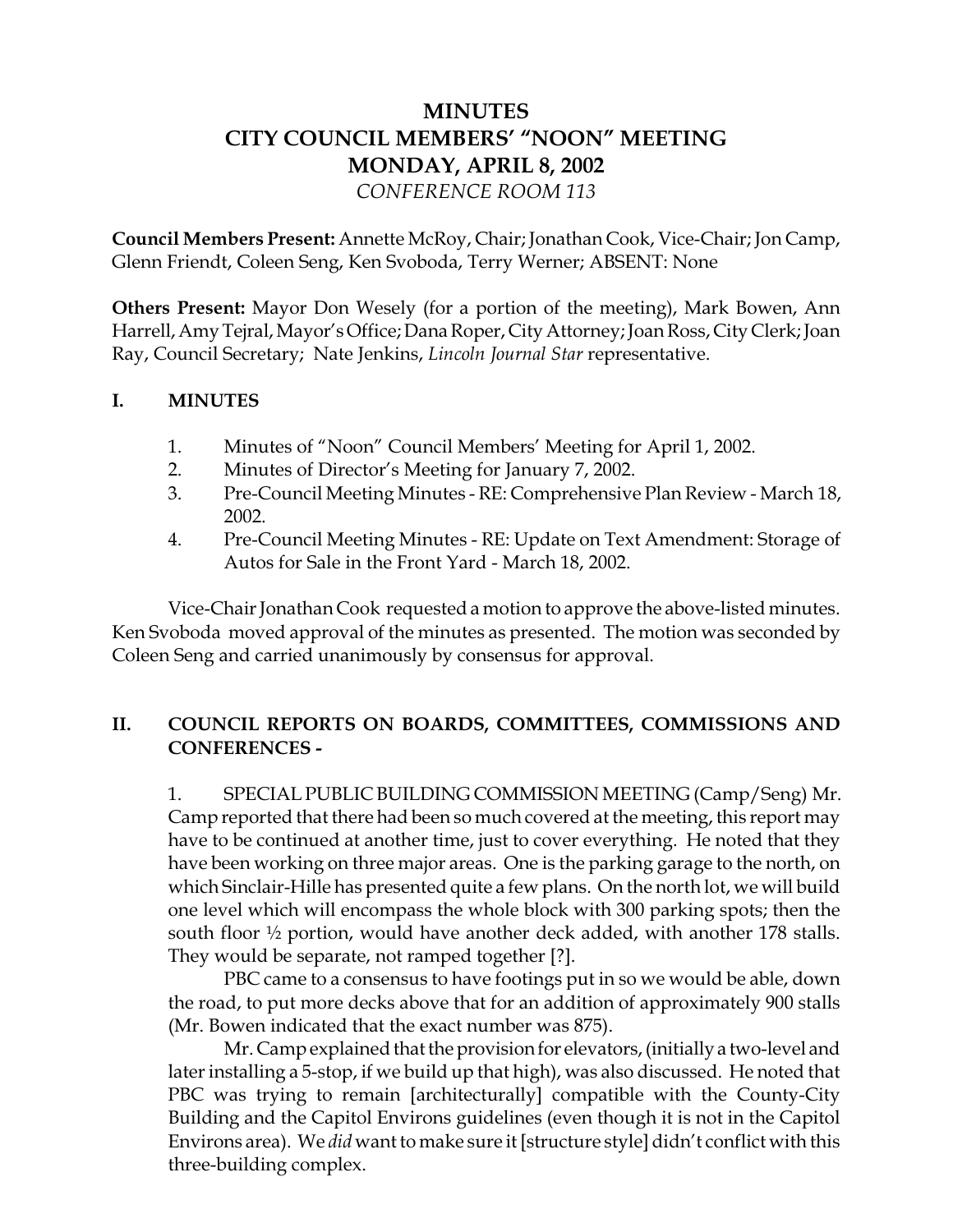Mr. Camp reported that Kathy Campbell wanted to have us think about the possibility of, eventually, putting a garage addition on the north 1/3 of the block, if we want to have just a lower level parking area.

Ms. Seng mentioned that one of the things they were really trying to do is to envision what will be needed 30-40 years down the road. We wanted to make sure we had the footings there to enable others to do whatever might be needed, whether that would be another deck, or an office building, or whatever. That needs to be done now, so the footings are in there when needed, so the City won't get in trouble because *we* weren't far-sighted.

Mr. Camp reported that in the summary, the cost per stall is shown as \$7,000. But if you add the footings, that would bump the price up to between \$7-8,000. That doesn't include land acquisition.

Mr. Camp reported that another issue discussed was access from the garage to this building. The consensus seemed to go with an underground walkway under "K" Street. It would be a culvert of 8 feet square internal dimensions. There would be lighting on it under "K" Street. The construction would shut down "K" Street and the hope is it would be quickly completed in order to have "K" Street re-opened quickly. It would be constructed of a thick plastic substance ... a slanted material that would allow ceiling light to come down so it would be well lit and, in addition, have electrical lighting. On this campus side of the structure, it would come into the stairwell that is in the present garage. So, there would be good accessibility. A disabled individual would be able to access the elevators or a person could go right up the stairwell.

Mr. Camp reported that there is about \$300-400,000 cost for that, but it seemed to be the consensus of the PBC that a method of crossing "K" Street safely would warrant the expense. Mr. Svoboda laughed, noting, with apology, that he couldn't even believe this was being talked about. In the budget constraints that we have coming up and that we currently have -that we're going to spend \$400,000 instead of people just walking from a parking garage across the cross-walk?

Ms. Seng suggested that we start way-back. This is a Larry Hudkins suggestion that we have a tunnel, between the buildings...if it was possible. We are looking at the person who was always upset that we couldn't do something across the street [east]. So, Jim Hille figured out that we could do a tunnel, and we could get something out on the front of this building so it would look good. Ms. Seng noted that she had been worried about how it would look if we try to do some kind of a porch affair out there. And how were we ever going to get the public to think that they ought to be able get over here. After spending some time on the question, Hille came up with this. She noted that it looks better every time we review it. This needs to be coming and it needs to provide accessibility so that people can park over there and get across this street -under the street.

She explained that there would be just a slight incline to get up to where they would come into the garage here. Mr. Svoboda stated that he had no doubt that it would be nice. But, when they say \$400,000, you know it'll be \$450-500,000 once they finally get into it. He just thought it seems like a huge waste of money.

Mr. Werner asked what this would do to the security into the parking garage? Ms. Seng said that is an issue that would have to be addressed. She stated that there have to be elevators on the other side if we're going to make it accessible. She noted that you can't look at just what we need today. We need to be looking at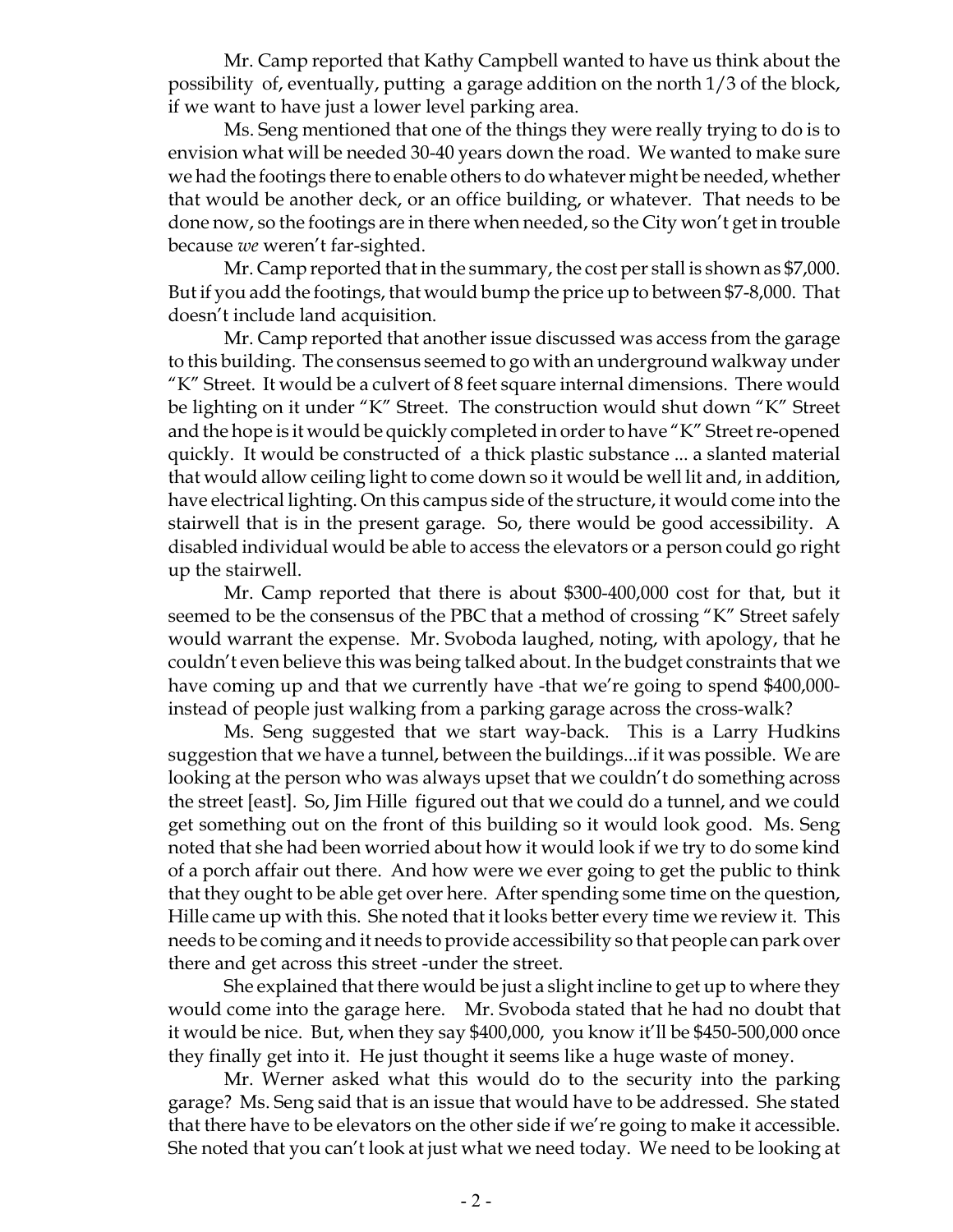long-range needs. Mr. Svoboda stated that he didnt see a need for a tunnel or a skywalk, or anything...even 50 years down the road. We've got cross-walks. It's just a walk across the street.

Mr. Cook commented that City/County government would eventually have buildings all the way down to "O" Street. [Truly a specter for the Public's imagination] Mr. Friendt stated that by then people will probably not want to go outside at all, ever....let alone walk across the street! [Laughter]

Mr. Werner agreed with Mr. Svoboda, thinking that the cost seemed excessive.Mr. Camp asked Mr. Werner if he had reservations, too. Mr. Werner noted that he would have serious reservations. Mr. Camp noted that he and Ms. Seng were making this presentation to get Council input, so he wanted to hear what everyone thought. Ms. McRoy stated that the feelings went beyond reservations to the level of objections. Mr. Svoboda agreed, there were no reservations, this was a flat-out objection.

Discussion continued, with a general consensus of scepticism being expressed. Mr. Cook stated that he would be interested in getting further information on this.

Ms. Seng noted that there was another issue that needed to be discussed. Mr. Camp gave a brief report on the Space Study report. It was noted that the last study had been done 10 years ago, so Joanne Kissell presented the current report to PBC . The idea is to consider what we need in terms of office space. He noted that a lot of the report is premised on what will happen with the Old Fed Building, adding that on April  $15<sup>th</sup>$ , there should be some definition on that.

Mr. Camp reported that one of the difficult issues is the Police & Law Enforcement and Judicial area. Though all of the departments are expanding and struggling with space concerns, this is the area where huge growth is occuring. The County Attorney will have 70 more attorneys with the Public Defenders Office and the City/County Attorney's Offices....a tremendous number of people (including support staff). There was discussion of moving the City Attorney's Office to the  $3<sup>rd</sup>$ Floor of this building. There are a number of issues to be determined in such a move, including costs.

Ms. Seng noted that the main issue of conern to Council Members would be the proposal that Council Offices be moved to the County Commissioners area and turn the Council Offices into a conference room...similar to Room 113. She stated that she had never thought of the Council Office space as being the size of this conference room, but it would probably, by taking the walkway out of it, be about this size. Ms. Seng told Council members that after several meetings, with 70 different groups, Ms. Kissell had related that the main issue of concern had been conference rooms.

Ms. Seng said the plan that was shown would be County Commissioners on  $2<sup>nd</sup>$ , with the Mayor's Office on  $3<sup>rd</sup>$ . We'd be "stacked", one above the other. This is just a draft that was presented to us today. Ms. Kissell would like to have two more long sessions with PBC and Council will be kept updated.

Mr. Werner stated that it would seem like a huge piece of this puzzle is the Old Federal Building. Does she provide alternatives, depending on which way the Old Fed goes? Mr. Camp said that her very first statement was that everything discussed was dependent upon the Old Federal piece. If that is not vacated, then a lot of this would be... Mr. Werner asked if she had gone on the assumption that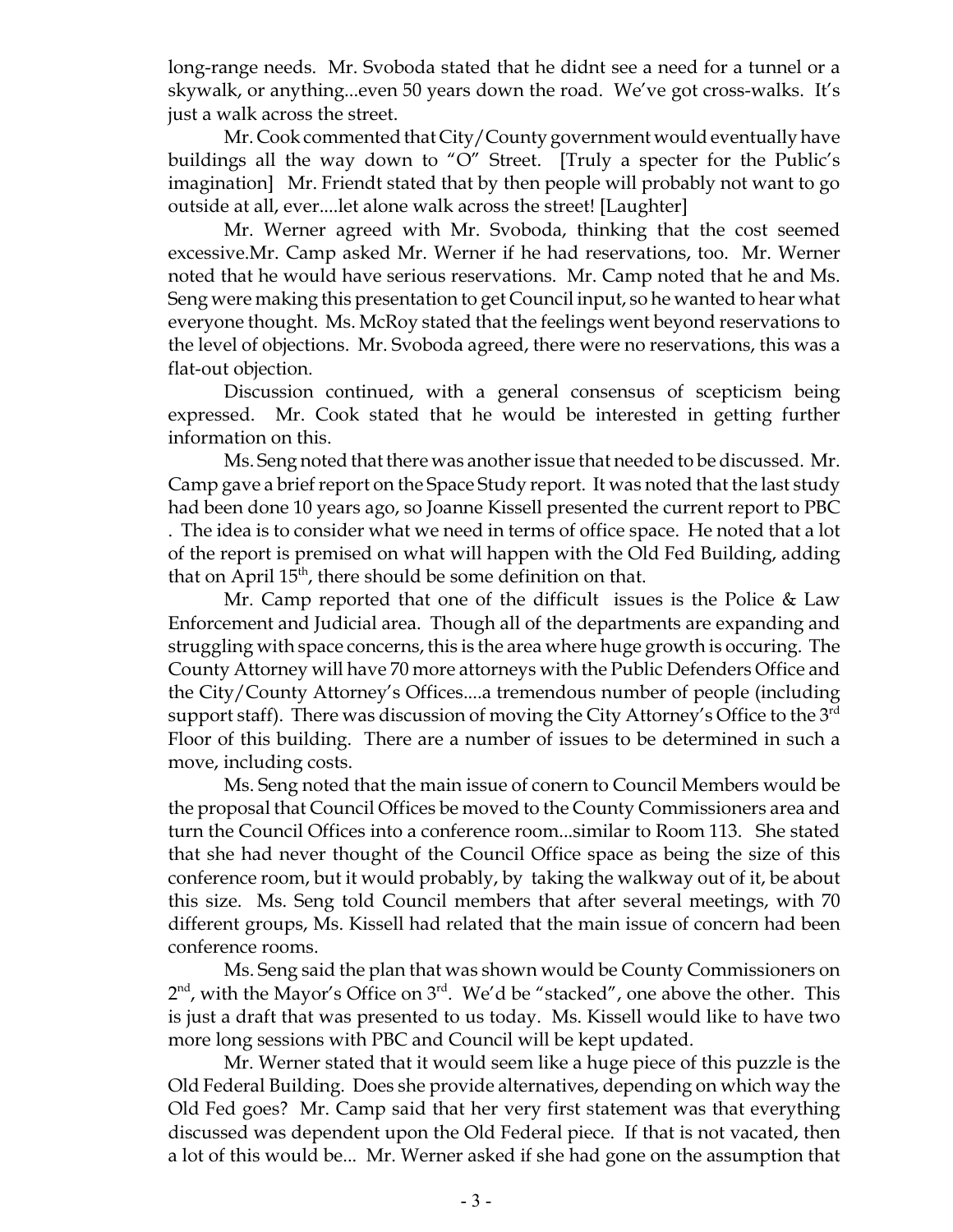it will be vacated. Ms. Seng noted that that is the premise that everything in this draft is based on.

Mr. Friendt asked what sort of time-frame we were looking at on the expansion? Mr. Camp answered that the study projects about 10 years into the future for space needs. Mr. Friendt asked if this would provide space plans for a united Public Works? Mr. Camp stated that it would not. Mr. Camp noted that the portion presented by Ms. Kissell included just this campus [three-building complex]. He noted that it did not include the entire Public Works areas. Part of the Public Works administrative offices would be included here, but the Engineering Services, the Garage & related areas were not included in this study.

2. PARKS & RECREATION ADVISORY BOARD (Cook) Mr. Cook reported that a Mr. George Day had attended the meeting. He was there to discuss the Winnett Trust which was started 75 years ago and currently has a balance of over \$1,000,000. It produces a certain amount of money each year -approximately \$30,000.00 for fountains and sculptures in Lincoln. Ms. Seng was pleased. Mr. Cook stated that Mr. Day was very upset about the fountains having been filled-in at the Centennial Mall, since back in the '80s this Winnett Trust helped fund some work on those fountains to keep them operating. He was upset because no one came to the Trust to ask for more money to maintain them. Mr. Cook reported that Mr. Lynn Johnson, Parks Director, had explained that the fountains were in such bad shape that, really, they were falling in.

Ms. Seng asked if Lincoln could have more fountains if we utilized that fund? Mr. Cook said that was potentially so; but this money is being used for the landscaping around the elk at Pioneers Park. He added that Lynn Johnson was going to prepare a list of what projects this money has been used for over the last 10 years. Mr. Werner asked if there wouldn't be Board of some sort to oversee the funds? Mr. Cook stated that he did not know if there was a board, or exactly how it's administered as this was the first time he had ever heard of the fund. So, he will be finding out more about the fund and reporting back to Council when he has a list of the projects it has been used for.

Mr. Cook continued his report, stating that they had discussed the irrigation of the golf courses. Their utlimate goal is to move to non-city water for all the golf courses, except Pioneers, because the underground water there is too salty. Of course, they haven't made much progress on reaching that goal...but it is the goal.

The Board voted on a pool fee increase. Mr. Cook stated that last time they had discussed `no increases'...foregoing the increase because of the hours cut-back. They had determined that the hours cut-backs would save more money than the fee increase. These increases are very minor, a tiny number of increases, with pool rentals going up. Most of the rates, however, stayed the same.

Mr. Friendt asked if the usage data of the pools indicate the new restricted hours might effect that many pools? Mr. Cook stated that the hours they're restricting to will effect the fewest people...the exact number, Mr. Cook did not recall, believing that they would be the hours of least use.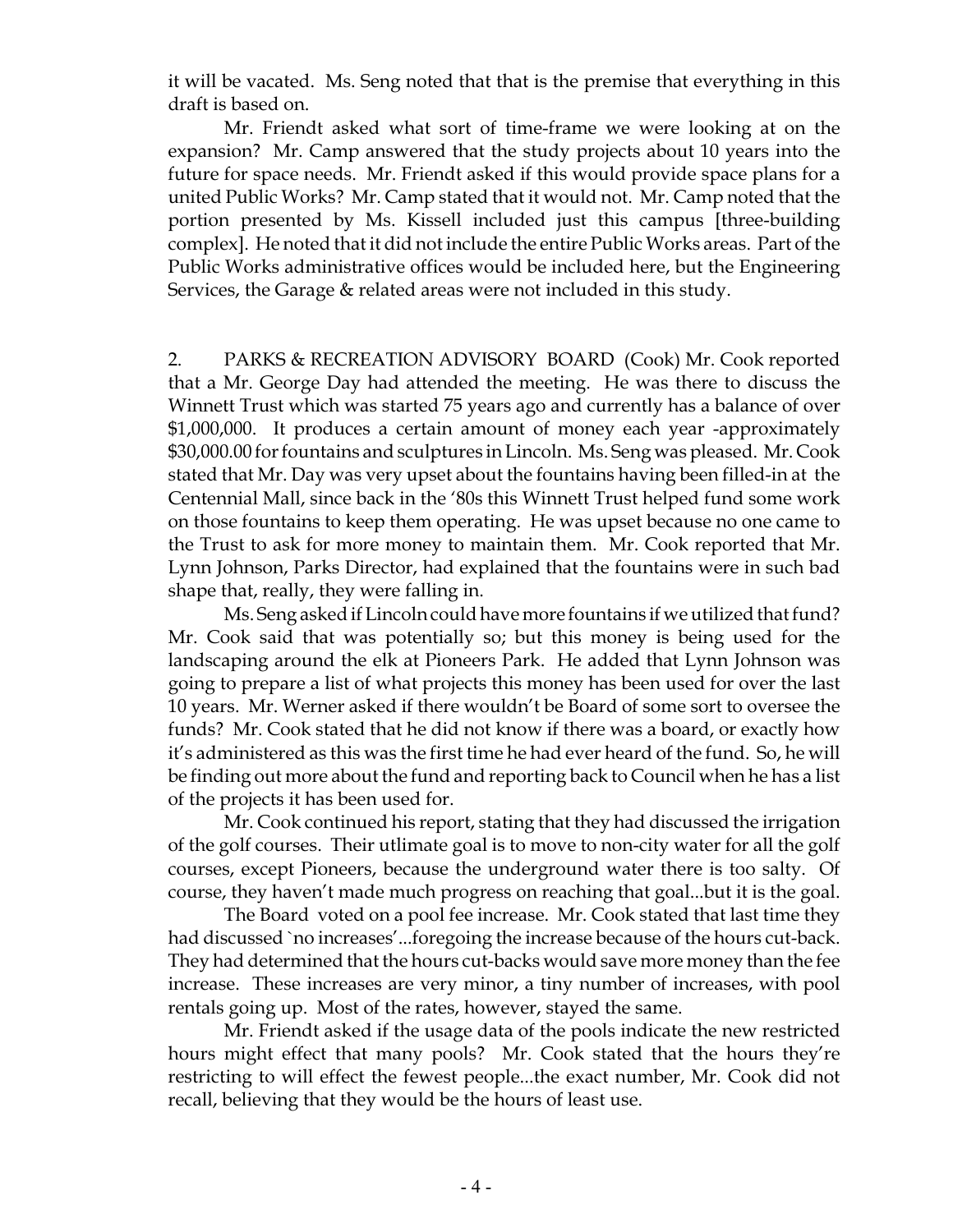Ms. McRoy asked if they were closing them at six o'clock in the evening? Mr. Cook stated that that was the information in last months report. He did not recall the pool hours, however. Ms. McRoy was concerned that six o'clock was when the people who get off work would take their kids; so closing at six would effect the working people who want to take their kids at that time. Mr. Werner noted that the six o'clock closing hour was not at all the pools, though. It was noted that it was just the neighborhood pools...the ones we would want to remain open. Mr. Cook noted that he would get the pool hours for Council Members.

He continued his report, adding that they had voted to recognize Bill Story with a plaque at the University Place Pool, but will continue calling it University Place Pool. Ms. Seng asked if there was a date on the opening of that pool? Mr. Cook stated that he did not know.

Mr. Cook reported that the proposed park at  $98<sup>th</sup>$  and Adams would be named Burnside Park. This time there is a legitimate reason for naming it that, since the Burnsides are donating the land, which qualifies under the Parks & Rec Naming Policy as a proper designation.

 Mr. Werner asked if the property was all drainage? Mr. Cook stated that it does go through drainage and Stevens Creek. It is a tree-lined area along the drainage way, so it's a good place for a park.

Mr. Cook stated that the Holmes Lake Restoration Project was discussed. The original discussion was that the water would be drained, let the area dry for six months or more, then take heavy equipment in and scoop it out. The new thought is that, maybe they will dredge it while the lake bed is under water. They can basically pump the dirt (or sludge) out of the lake in sort of a slurry. They can pump it to any location...as long as they can run a long enough hose. Right now they're talking about moving it to the Holmes Lake Golf Course and piling it up there. It would change the topography of the golf course, but that is the closest location of deposit.

To haul the sludge away would cost \$10.00 per cubic yard; to keep it there on the golf course would cost \$3.00 per cubit yard. This would save a lot of money. Ms. McRoy asked if the material could be sold? Mr. Cook stated that there had been discussion of that issue, but we're not sure what all is in the dirt. They'll look into the possibility of the sale of the "goo". Once it's pumped out and piled up, it will take a long time to dry. But, they won't have to irrigate that land when they plant grass on it because if would be so wet to begin with.

Mr. Friendt stated that he had heard one of the concerns about draining the lake would be the smell during that drying process. So, will this mountain of "goo" smell like a confined feeding operation? Mr. Cook noted that that was a good question, stating that they had not discussed smells. He told Council that there had been discussion on lowering the lake 3-1/2 feet anyway in order to do the dredging. They were talking about having to take out 450,000 cubic yards of dirt...which is a lot of dirt.

They're doing the preliminary design and are investigating the dredging options. If they do decide to do the dredging under water, it would save a lot of money.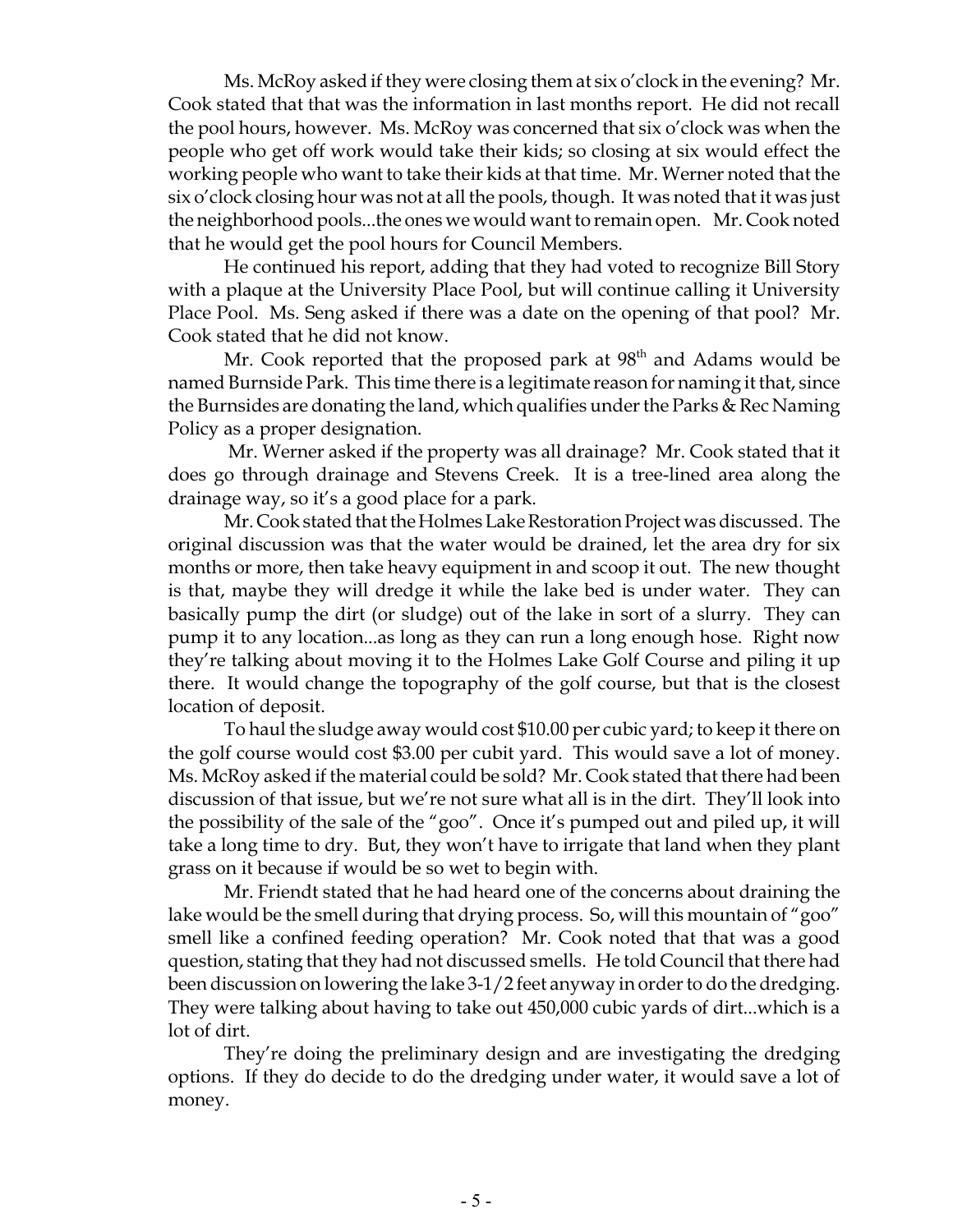Mr. Cook stated that what they want when they're all finished is for the Lake to be clean enough so that you can see your hand at 30 inches down. Right now, visibility is only eleven inches down. Mr. Cook thought this was a pretty aggressive goal...wondering if it had ever been that clear. Mr. McRoy asked, wryly, why one would need to see a hand, since no one can swim in the lake?

Mr. Svoboda stated that after the cleaning, the hope is that there will be swimming allowed. That's one of the things they planned to do - install buffers upstream that would hold any silt and waste from coming in from the untreated areas to the east.

Council discussed other areas of contamination in the area and it was noted that the dog run is not a major area of contamination of the lake. Ms. Seng stated that chemical seepage was the main source of lake contamination. The sediment from development in southeast Lincoln was another major source and would be reduced since that area has been fully developed. Ms. Seng noted that is why we can do the restoration project now. Mr. Cook observed that it is a once-in-a-life time project.

He reported that there would be two public meetings on May  $14<sup>th</sup>$  and June  $25<sup>th</sup>$  at 7:00 p.m. with no locations announced at this time.

The last issue of discussion at the Parks & Rec Advisory Board meeting was the dedication of the "F" Street Community Center. That will be at 9:30 a.m. on April 25<sup>th</sup>. However, if any Council Member is interested in a pre-dedication tour, the Park & Recs Advisory Board Members are invited (and Mr. Cook assumed they would welcome any Council Members who wished to attend) on Tuesday, April  $23^{\rm rd}$  at 3:00 p.m.

3. COMMUNITY DEVELOPMENT TASK FORCE (Cook) Mr. Cook reported that this meeting conflicted with the Parks & Rec Advisory Board meeting schedule and he did not attend. He did understand that they voted on the One-Year Action Plan. That will be moving along.

- 4. LINCOLN PARTNERSHIP FOR ECONOMIC DEVELOPMENT INVESTORS' MEETING (McRoy) - Carried over to 04-15-02 "Noon" Meeting.
- 5. JOINT BUDGET MEETING (McRoy/Seng) Carried over to 04-15-02 "Noon" Meeting
- 6. C-SIP STEERING COMMITTEE (McRoy/Seng) Carried over to 04-15-02 "Noon" Meeting
- 7. C-SIP FUNDING COMMITTEE MEETING (Seng) Carried over to 04-15-02 "Noon" Meeting

OTHER MEETING REPORTS - None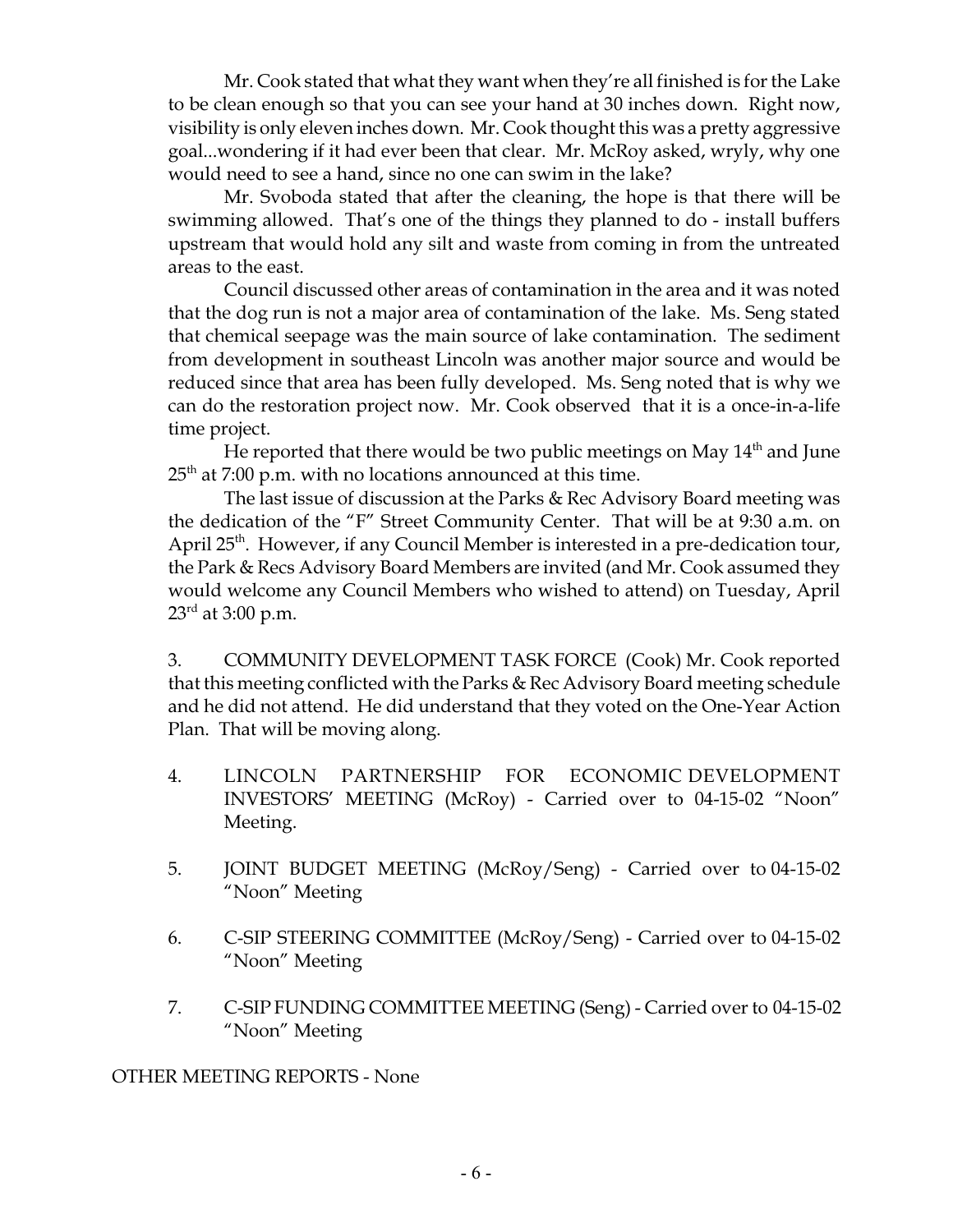**III. APPOINTMENTS/REAPPOINTMENTS** - Noted Without Significant Comment, but Ms. Tejral passed out material on upcoming appointments for consideration and input from Council. The request that Council be given advance updates on upcoming appointment nominees, as well as those actually selected for consideration, was addressed again.

Mr. Werner asked that Council Committee Assignments be discussed sometime soon. *Staff noted that lists of the committee assignments would be included for discussion on next week's "Noon" Agenda.*

Mr. Werner asked when the Council would be electing the new Chair and Vice-Chair. Mr. Cook determined that the date for that election, which is officially scheduled on an undetermined Monday in May, would be discussed at a later date.

## **IV. MEETINGS/INVITATIONS** - Noted Without Significant Comment

## **V. REQUESTS OF COUNCIL FROM MAYOR** - None

#### **VI. MISCELLANEOUS** -

1. Discussion on LPED & Economic Developers position. Council discussed the LPED Economic Developer position in preparation for the Public Hearing to be held at today's Formal Council Meeting. Mr. Bowen handed out a summary of how the position had evolved through the early Fall through the Winter and into the current time frame. The summary shows how the position would be structured and the advancing of the inter-local agreement.

Mr. Bowen commented that Council had brought forward concerns regarding both the need and the funding for this position. This summary addresses both of those concerns. A part of working with LPED, which they say they aren't doing currently, is having someone who can or does speak for the City/County or LES. We deal with them on a regular basis with all kinds of projects, so it is very evident to us that it is time for us to give them an individual who can be a single contact resource to deal with all three entities and who would coordinate the things that we do with LPED and those things we do separately.

Concerning the funding issue, it is a jointly funded project -\$25,000 from each entity (City/County/LES). The City's share is coming from Unprogramed Funds. That is the source of our contribution toward the \$75,000 total amount. Mr. Werner asked if that was the funding source for this year only? Mr. Bowen answered that it would be for this year only; then, we'll advance the amount into the regular budget. He reported that Urban Development had assured them that these are not funds being taken away from anybody this year. These are Unprogrammed Funds.

Mr. Bowen also passed out to Council copies of letters from LPED and one from the University, received this morning, which support this position.

Mr. Bowen indicated that Bob Workman from the County Board plans to come forward at the meeting in support of the position.

Ms. McRoy asked if a representative of LPED would be at the public hear today? Mr. Bowen indicated that there would be no representative from LPED at the hearing. The two people he had contacted regarding attendance were both out of town. The joint statement received March 21<sup>st</sup> will be submitted as the offical comment from them.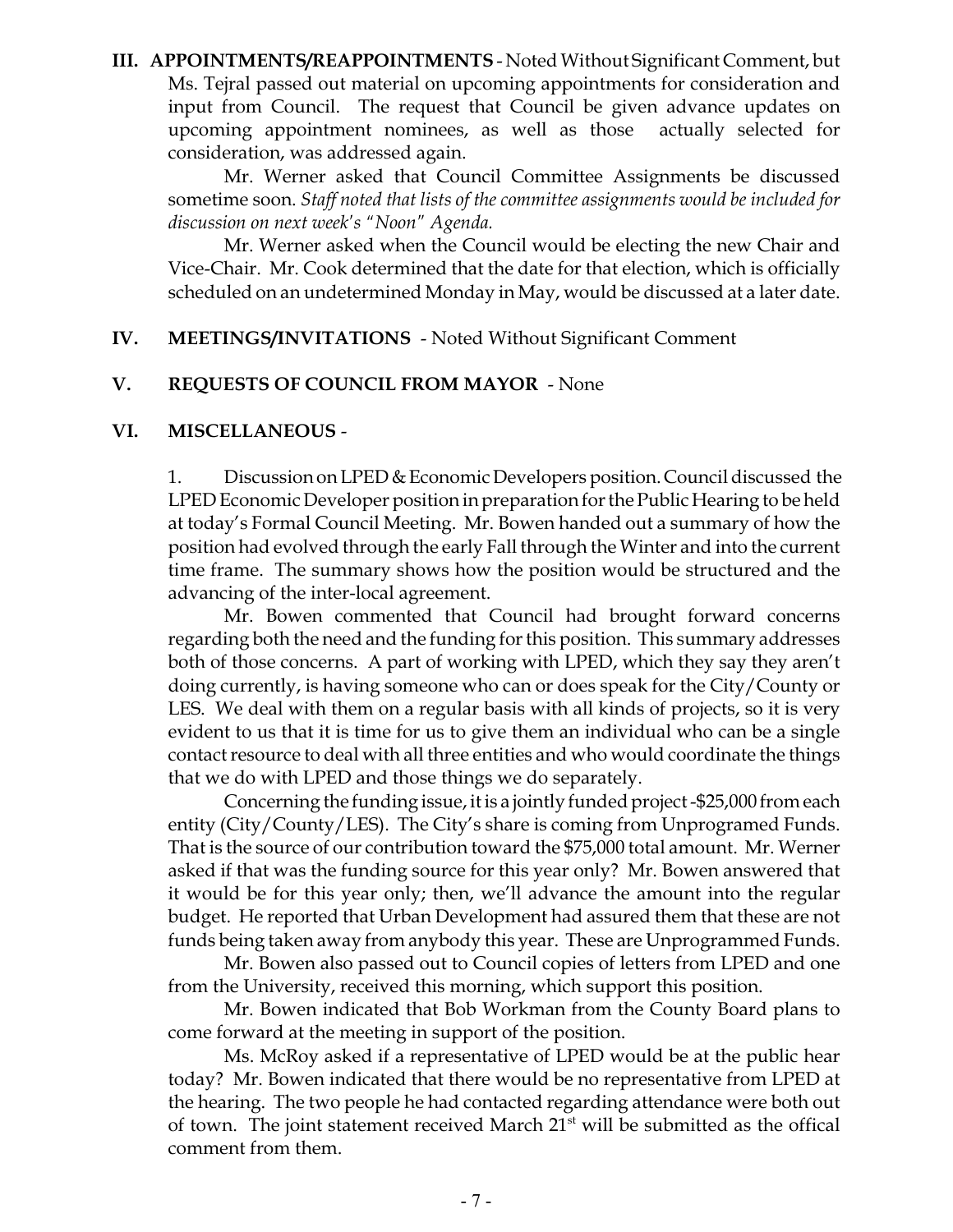Mr. Cook called for questions. Mr. Werner asked if this would not preclude any discussion at some point in the near future of restructuring LPED ? Mr. Bowen stated that we are in a three-year contract with LPED and we are completing the first year of that three-year contract. So, there would be two years left on the contract. Mr. Werner noted that there may be reasons to get out of that contract, perhaps. And he would at least like to have the discussion about including other entities, such as small businesses, in the structure of LPED.

Mr. Werner commented that he did not know what had happened to the LIBA Letter he had sent, but it seemed no one had received a copy, which he requested be done. *[A check with Council Staff indicated that the Council Members had* been given their copies of the letter after the evening meeting of March 25<sup>th</sup>. The Mayor's *Office was sent a copy through inter-office and the original letter was sent to Mr. McCue (both of which would have been sent in Tuesday, March 26<sup>th</sup> morning mail). Mr. McCue also was sent a faxed copy at the Chamber of Commerce office. LPED personnel also received a fax'd copy - sent on the evening of March 25th.]*

Mr. Cook asked what becomes of this position? It may be funded with Unprogramed dollars for the remainder of this year, but what about the \$25,000 for next year. And if we restucture LPED and this person is presumably one that we would want to keep on. Can this person have his/her assignment changed or his/her funding changed for next year, when we make some changes in LPEDs structure?

Mayor Wesely stated that he thought we should consider this as an ongoing position, because there will be an ongoing need. The problem of trying to work through beuracracy in getting projects done is always there. The under-staffing we've experienced in economic development is really severe. Adding several additional staff won't even come close to what really needs to be done. So, there will be an ongoing need. Obviously, we have to be flexible and willing to make adjustments as we work through any changes.

The Mayor noted that one of the reasons we looked for partners is because he felt the University was not as closely involved with LPED as they needed to be. They are really an important part of the economic future of this community and they haven't really been directly involved. The Mayor didn't believe that the University had even been giving any money to LPED at any point prior to this. So, he felt the fact that they're willing to put in some money and help with some staffing and play a bigger role is important. Likewise, the County hadn't played that big a part, though they had put some money into the LPED budget - but not very much. Adding those two partners [into an active role] broadens our base and increases our effectiveness.

The Mayor noted that Mr. Werner was correct in saying that the broader the inclusion we have, the more commitment and financial as well as staffing resources available, the more we can do. He felt being open-minded about that is a good idea. Mr. Cook asked, when it comes to the funding of this position, what is the City's obligation under the interlocal agreement - as far as getting out of it, or changing funding sources - or anything like that?

Mr. Bowen stated that it doesn't identify how each will contribute from their own budget. Mr. Cook asked what the City's obligation under the interlocal was regarding the number of years of financial obligation. What are our options for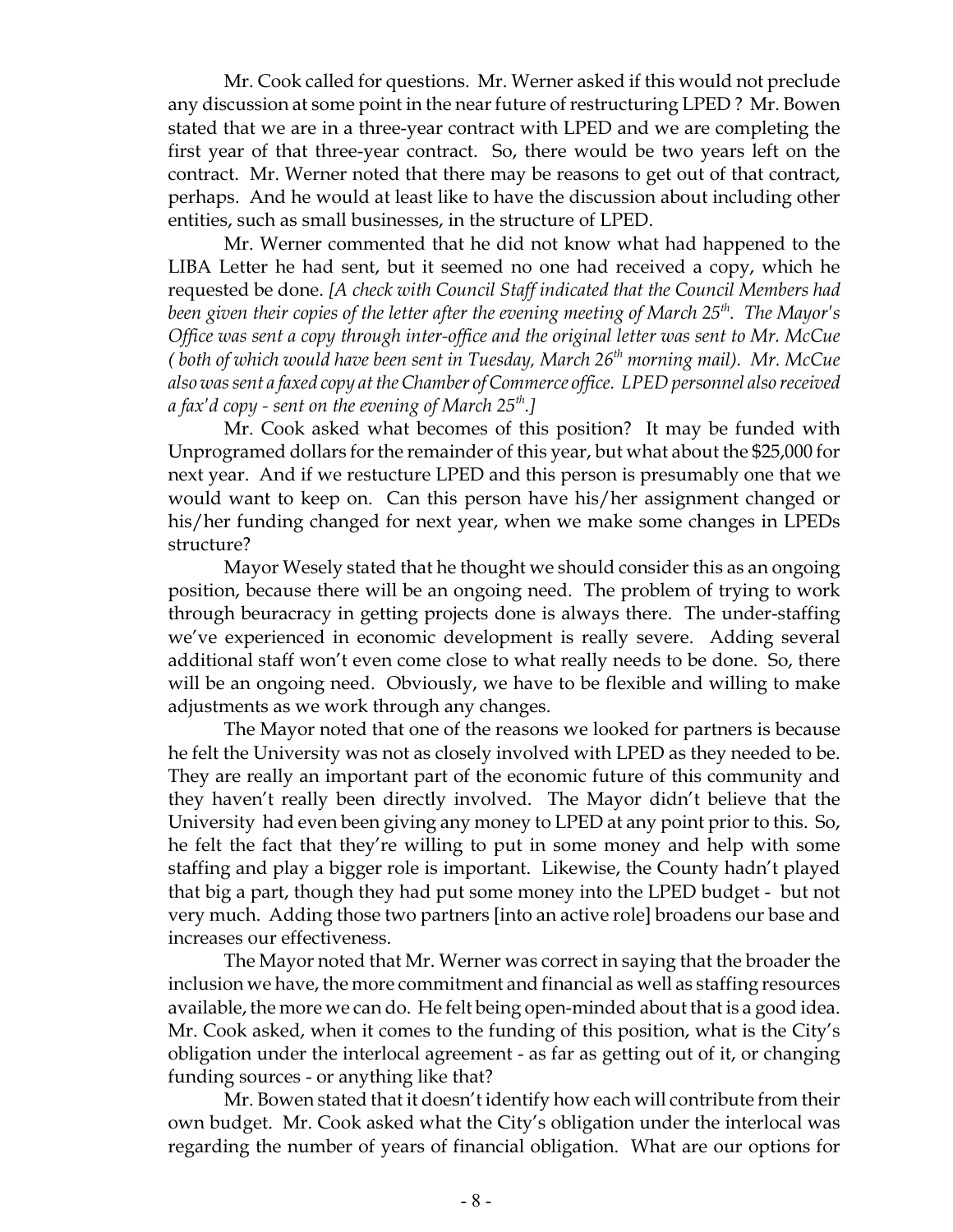getting out of the interlocal; for making changes in LPED? Mr. Cook stated that he would assume if we make some changes, that may involve County and LES and UN-L in some other way, which hopefully they'd be excited about.

Mr. Bowen answered that in the interlocal agreement there is a clause allowing termination by any party of the agreement with 60 days notice. Mr. Bowen gave Council a schedule of notification requirements. It was noted that termination of the agreement would require a one year notification to LPED.

Ms. Seng asked if there was a need to keep LPED as well as this proposed position? Mayor Wesely answered that he thought, in some form, LPED serves a very important purpose [inaudible]. The Mayor stated that LPED would need to be the lead, because they're the focal point where the partnerships come together.

Ms. Seng asked if this person would actually be a back-up person for LPED? Mayor Wesley answered that Bruce Wright, who is on the LPED Board, came up with a strategy where this position will become the head of a team of City/County/LES employees who would meet, probably weekly. The person would coordinate efforts, checking to see who was working on what projects. Assignments would be delegated to appropriate staff to expedite the completion of any projects being considered.

This person would become the one that meets weekly, too, with the LPED staff, where assignments would be made from that side to cooredinate the efforts directly with the companies being worked with. LPED would be the lead entitity making those assignments; we would be a part of the team.

The Mayor explained that it's a couple of teams working together. Likewise, the University would step in and have a staff person involved as part of the team. That person would go back to the campus with requests for help that the University could provide. It has a potential of, again, broadening our base and being more inclusive.

Mr. Cook called on Ms. McRoy and then Mr. Camp for comments. Ms. McRoy indicated that she had received a letter from a constituent with the notation that the private sector would fund this position and asked if LPED was willing to do this? Mr. Bowen stated that he had not seen that letter, so could not comment.

Mayor Wesely stated that the writer could be referring to a position that LPED is planning to add. They will add another staff person. There is the potential for a third person added to the team when the University adds one. The Mayor noted that it may seem like going from one to four is a huge leap, but he wanted to state that we are really in need of all that attention to the economic development issue.

Ms. McRoy stated that there is more work than one person can handle. Mayor Wesely agreed, noting that the work load is just unbelievable. There are companies out there right now that are needing attention and aren't getting any whatsoever. We need some staff that we don't have. He noted that this is no reflection [on anyone], it's just that we're understaffed.

Mr. Werner noted that that is the reason we need the audit - to find where the money is going. He noted that he doesn't disagree... The Vice-Chair noted that Mr. Werner was out of order, though the audit should be discussed. Mr. Cook stated that a few more questions regarding the position, itself, should be addressed first, however.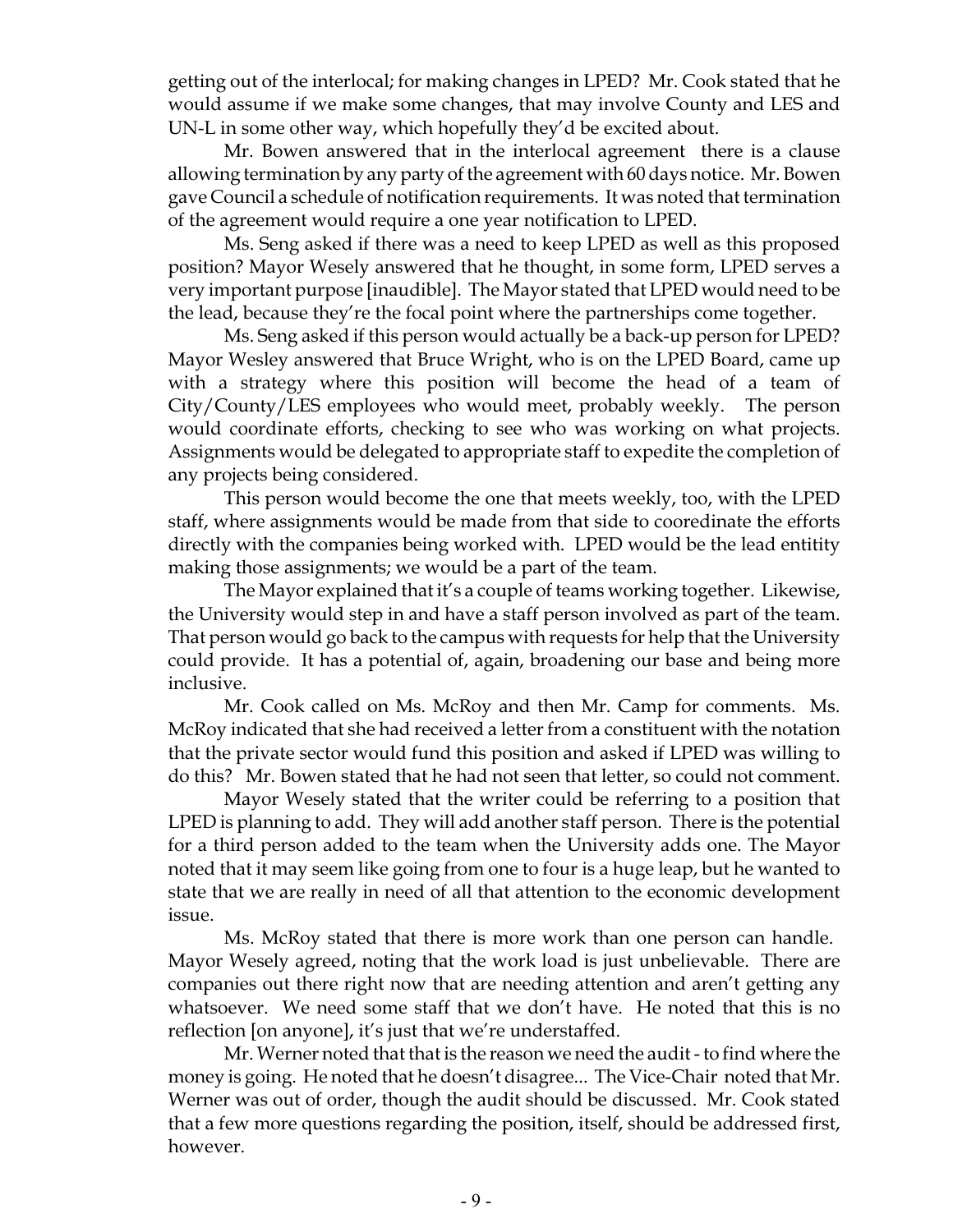Mr. Camp stated that he had requested the position be placed on the City/County Common meeting scheduled for April 9<sup>th</sup>. He indicated that he would like to postpone discussion until after that meeting, noting that he felt he'd been receiving mixed signals from the County Commissioners on this issue. The Commons is the forum to have a discussion with the County Commissioners regarding this position. He noted that there had already been 50 applications received and the position hadn't even been approved yet.

Mr. Bowen stated that Mr. Bruce Wright's draft of the position talks about the addition of an LPED person on their own staff, the addition of a University staff person, and the City/LES/County position also being filled, as unified additions.

Mr. Camp reiterated his opposition to this econimic development position, but favored the fine-tuning concept for the LPED structure. LPED had been developed with a great deal of foresight and taking such a drastic jump is re-active to the many job lay-offs we've experienced recently. . He felt economic development was a long-term program. He questioned the caliber of individual that would be hired for \$75,000 per year for what will probably be a "step & fetch-it" position.

Mr. Bowen stated that the position is being set up to answer the need to coordinate the three public entities. Discussion on this issue continued. Council members reiterated their comments made at previous pre-council meetings on this issue.

It was determined that the position and the resulting support staff requirements would be budgeted under the Mayor's Office in future budgets cycles. This position will be coordinating efforts within the City and would be traveling only if necessary, if a Lincoln representative were needed at out-of-state negotiations. The LPED budget would cover any such additional expenses incurred from the monies they already receive from the City.

Mr. Werner finally stated that the restructuring was a necessary criteria for the effectiveness of the LPED program which has proven not to be a partnership nor to afford an adequate level of cooperation. He felt economic development is too important for us to just let it go, stating that he would therefore support the position. But the restructuring which he envisioned would have the University, LES and such organizations as LIBA become full partners and not be attending the meetings under the auspices of just one strong entity. When LIBA or the County or the University comes to the table, it is really important that they come to the table as a full partner...not just as one of three appointees of the Mayor which Mr. Werner felt would minimize their effectiveness. He would support the position, but would like to pursue the investigation of other options, including the audit information he had requested.

Ms. Seng requested that "full partner" be defined, noting that it may be beyond the realm of the County to be paying. That is a question we would probably have to work through. Mr. Werner agreed, stating that would be something which would be a huge part of the equation. Mr. Cook agreed that restructuring needed to take place and all the partners need to be involved. This is, ultimately just a contract with a private entity. While the Chamber is who we are partnering with now, this doesn't necessarily need to be the case. We might make some other choice; or we might restructure this in a very different way. We want to keep the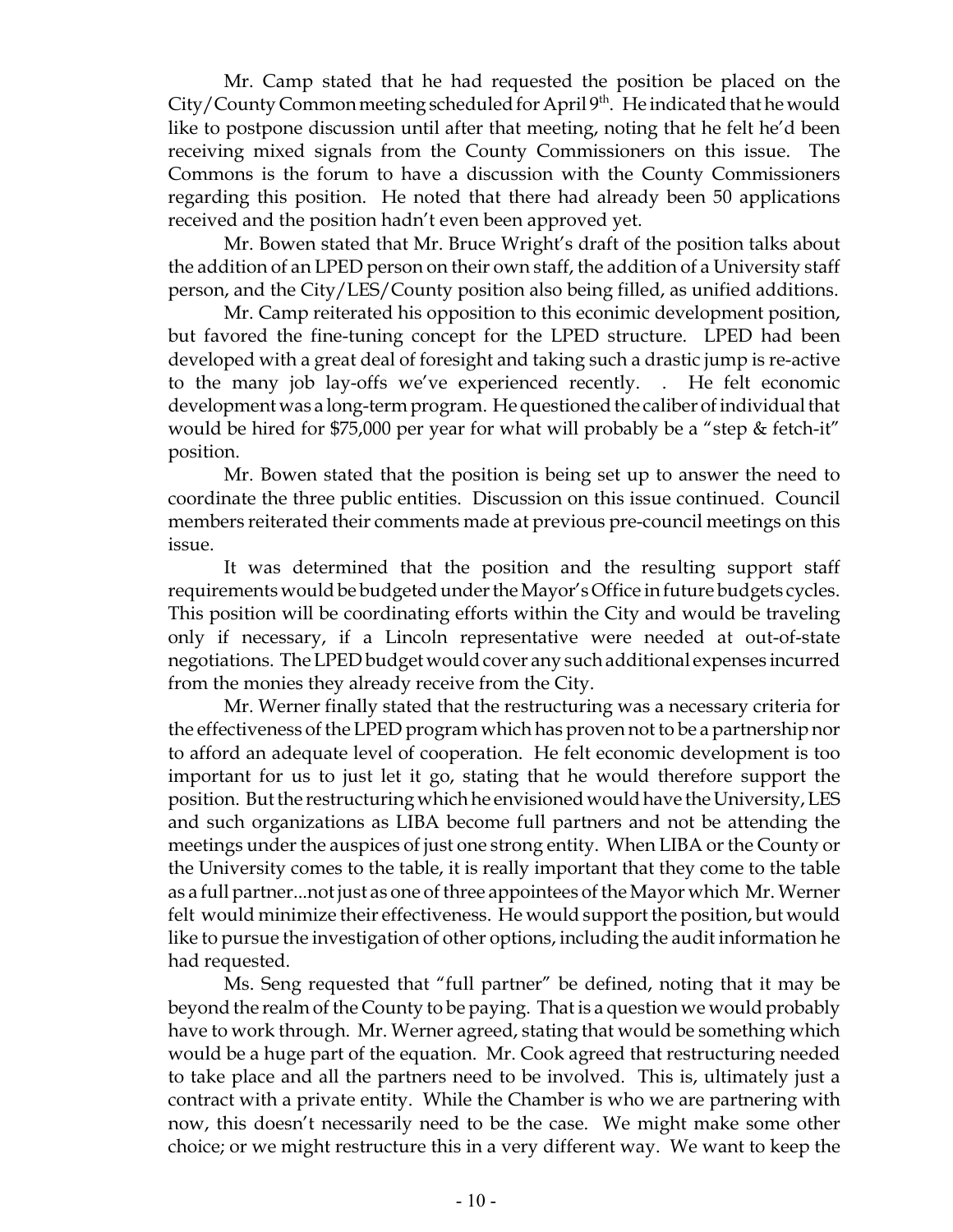Chamber involved, but Mr. Cook did not know if they need to be administering the contract. He hoped that could be evaluated yet this year, as part of our budget talks and deliberations. He wanted to deal with their contract at that time.

In the meantime, Mr. Cook stated as he summarized the situation, the Mayor would be seeking answers to Mr. Werner's questions and any additional information which the Mayor might deem related or relavent, either through the City Auditor, or otherwise. The Mayor answered that the person involved would probably be the Finance Director, Don Herz. They would sit down and go through the list of concerns and see what Paul [McCue]and Frank [Hilsabeck] have to say.

Mr. Cook noted that he was concerned because they've been very unwilling, so far, to answer these questions. Mayor Wesely responded by stating that he had a good conversation with them this morning and he felt they were willing to, within reason, provide the information. They're worried about making public specific salary information, but they're willing to share a lot of information. Mr. Cook stated that he did not necessarily care about individual salaries, but just about how the City's money is allocated to their operations. And that is all we're trying to get. How they function internally, outside of what LPED does, is not necessarily important to our inquiry. What we've received here is no information back and sort of an idea that its hard to account for whats going on here when, in fact, companies keep track of how all time is allocated to their employees & details of each account. Surly, LPED can keep track of some of that information. If they haven't been, that's problematic.

 Mr. Friendt asked, that since this was never required of them, why would we assume that they would keep that information, Mr. Werner stated that the concern is that the monies are public funds. How are these funds being allocated? These are very basic questions which we have the right to know.

Mr. Friendt stated that if that is an important part of what should be in the contract as we move forward, then we need to do it. But, if we haven't in the past, to assume that they have been doing this tracking, is unfair. Mr. Werner asked, if Mr. Friendt were receiving that kind of public money, wouldn't he be very careful to keep track? Mr. Svoboda stated that we would do it to the letter of the contract. He noted that the conversations that we're having publicly are going to make it extremely difficult for anybody to want to enter into a contract with this City again.

Mr. Cook read the audit provision from the contract: "All Partnership assets have to be maintained in separate accounts. The City Auditor has the right to effect all Partnership work, materials, payroll records, personnel records, materials, invoices and other relavent data, documents and records and to audit the books, records and accounts of the Partnership and LCEDC ..." in sofar as those various things pertainto our operation.

Mr. Svoboda stated that is fine, but there are a few of you who are talking about re-structuring of LPED at this point, and we're currently under contract and you don't have the right to do that until it comes time for contract renewal again. Mr. Werner noted that we might have the right to do that, depending on the results of this audit. He thought there would be a lot to be said here.

Mr. Cook noted that if we're putting on a new position that relates to this and we feel it's partly because LPED hasn't been functioning the way it needs...we need to continue that discussion.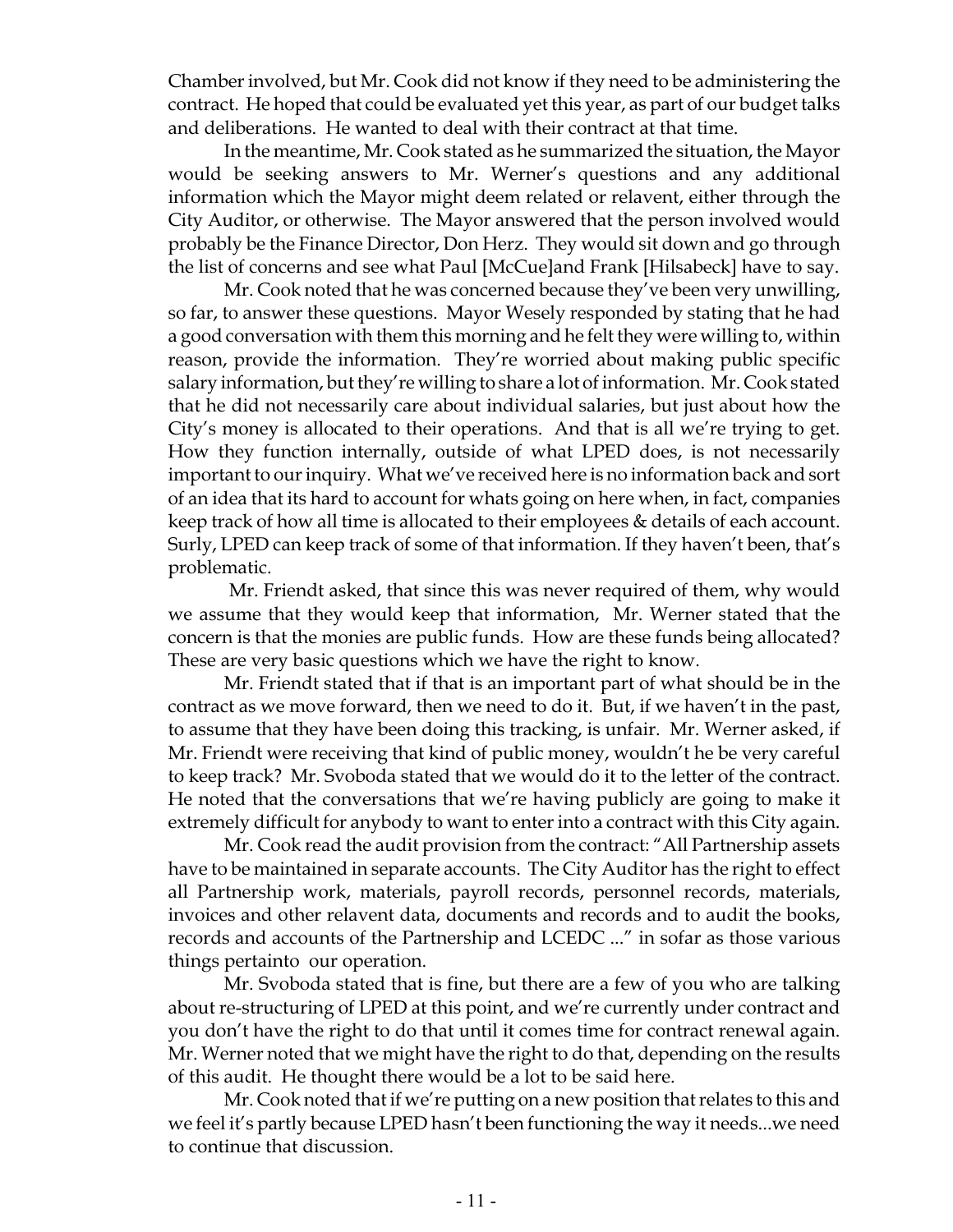Mayor Wesely noted that there is a way to work through this. If we can go over this in public...the current contract ends in 2004. Mr. Bowen stated the notification would need to come in 2003. The Mayor asked then, the contract can be amended with one years notice? He continued his remarks, stating that as we work with the budget, we can get more information and get the answers to Mr. Werner. He noted that some stability is really important. We can't be changing things without some notice. But, we do have provisions in the contract to make changes with a years notice.

Regarding this inclusion issue, that change is bringing in the University...the only one we haven't talked about is LES. That is really a big change. Public Power - LPPD, OPPD, they send folks all over and spend lots of money on economic development...LES wasn't doing this. Now they are. That's a big, positive change as well as the addition of the County and the University to the partnership. So, we're bringing in partners. We need to bring in more private sector partners and build up the strength that we have. This is just one step along the way.

Mr. Cook stated that he would like to see LIBA and Labor Unions involved as well. Mayor Wesely stated that he thinks all that can happen. The dialogue is beginning now. We're having a broadening of the perspective.

Mr. Roper had an answer to Mr. Werner's question of what the provisions were for getting out of the contract? Mr. Roper responded that there are about seven terms in the contract that could be determined obviously, though he did not know if any were applicable to this situation, but can be looked at to make a determination. Mr. Cook stated that we could continue to look at that.

Mr. Cook asked if Mr. Camp had a question....not a speech, because we'll make our speeches out in the chamber at the public hearing. Mr. Camp stated that this was called the Lincoln Partnership for Economic Development. It is not truly a partnership. He thought that merely lends a little credibility when you look at going out and recruiting businesses. It was meant to be a coordinated effort to have a body that would perform economic development. So, when we say Partnership, we need to understand that it's not a true, legal partnership *per se.* We've got a contract with the Chamber or LCEDC and LPED. We have oversight in the steering committee, but his biggest concern is having a dialogue tomorrow with the County Board and get them to flesh out what he is hearing in private. He stated that he was hearing two different stories, and felt that before Council votes on something this important, we should have full information. That is his request.

He added, that we need to look at economic development. We've suffered some job cuts here, but economic development is not a political beast. Government isn't by nature an economic development tool. He felt we were suddenly changing some big gears here which concerned him. He noted that a lot of planning was put into developing the LPED program and if it needs to evolve, it needs to evolve; but this is a major change to get the government back involved in Lincoln's economic development. Mr. Camp expressed some real reservations in that regard.

Ms. Seng noted that the reason the City went into a partnership is because it was not working with just the government side involved. We needed to be in a partnership with the Chamber. She felt is was obvious that some things are not working now. Times have changed and we need to have someone on the City side to coordinate efforts. We still need the Partnerships, but we need someone on the City side as well.